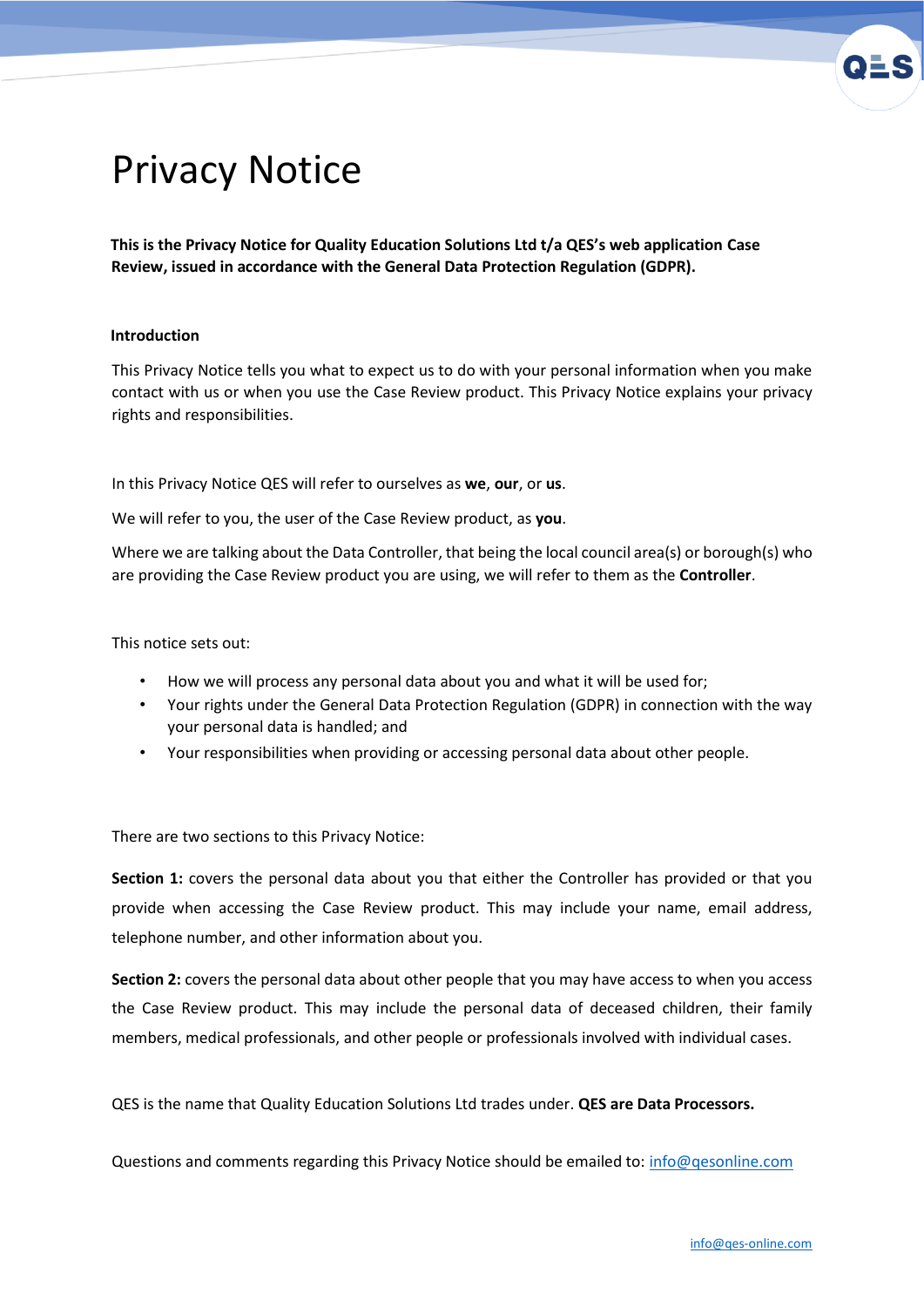# **Section 1: Data and information about you that we process**

## **Your personal data**

- We will be the Data Processor in respect of your personal data that is collected and used in Case Review.
- By accessing and using the Case Review system, personal information about you and others will be collected or received. Certain personal information may be collected from or about you. All data (including your personal data) will be processed in accordance with this policy.

# **Your personal data – what do QES collect?**

- The information that QES collects as the Data Processor for Case Review is different from the information that your local area or borough Case Review system will collect as the Data Controller.
- QES may collect information about how you use the service and the times at which you access the service. Such information may include IP address (this is the number that can uniquely identify a specific computer or other network on the internet) and details of the browser you have used (such as Google Chrome or Internet Explorer). This will be collected in such a away that it will be statistical data about your browsing patterns and actions, and does not identify you.
- If you contact QES (for example by phone or via the Service Desk), or if we need to contact you, we may retain the contact details that you have provided, and a record of communications between us.

#### **How will we store your personal information?**

- On behalf of the Controller, we store all customer data (including your personal data) on servers which are located in the United Kingdom. These servers are protected by passwords and firewalls.
- To keep your data secure, all transportation of information is transferred over an encrypted channel.

### **Cookies**

We use cookies on Case Review websites.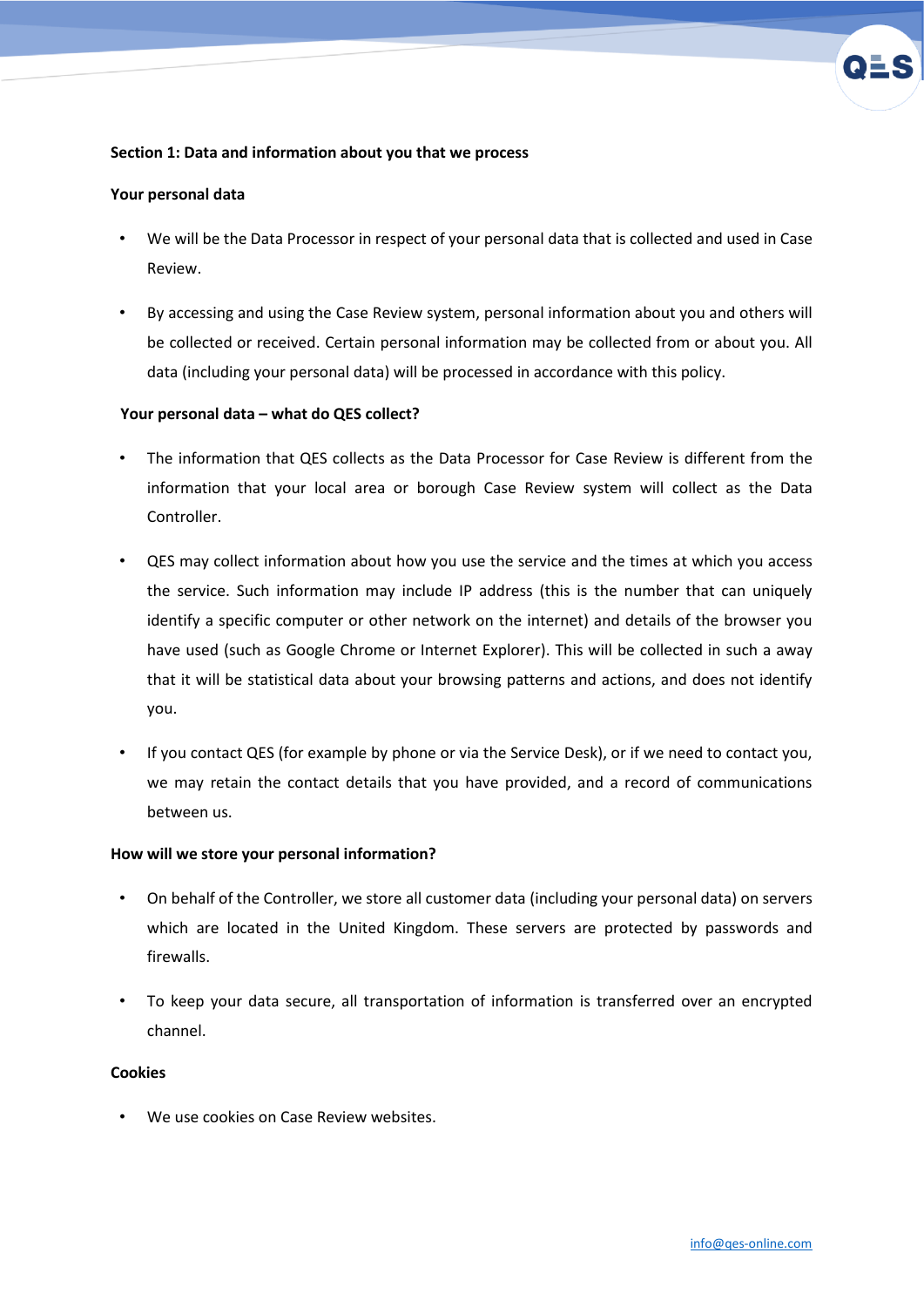- Most browsers allow you to reject all cookies. Blocking all cookies will, however, have a negative impact upon the usability of many websites.
- For information about the cookies we use please refer to our Cookie Policy.

## **Access to information**

- The General Data Protection Regulation (GDPR) gives you the right to access information held about you.
- If you wish to access the information held about you, please contact the Controller. Requests for information must be submitted through the Data Controller for your personal data. You have the right to receive your personal data, from the Data Controller, in a structured, commonly used, and machine-readable format.

### **Section 2: Data and information about other people that you may have access to**

#### **Personal data that we hold**

The Controller is wholly responsible for the data that is stored and used in Case Review.

# **Data that you provide to Case Review**

- You are responsible for ensuring that you have the necessary rights and permissions to provide data in Case Review. This includes entering data in the forms and fields provided within the website.
- You need to consider your obligations under the Data Protection Act 2018 and the GDPR and/or any corresponding laws or regulations relating to information sharing, consent, and safeguarding requirements. You also need to consider any relevant policies, guidance and procedures that your organisation has in place.
- If you have any doubt as to whether you have the necessary rights and permission to provide any data to Case Review, you should not provide it and should contact the individual who manages your Case Review system. Alternatively, please contact your manager or supervisor.

#### **What data about other people might you have access to?**

The data about other people that you may have access to could include the names, addresses, telephone numbers, and dates of birth of both children who have died and their family members.